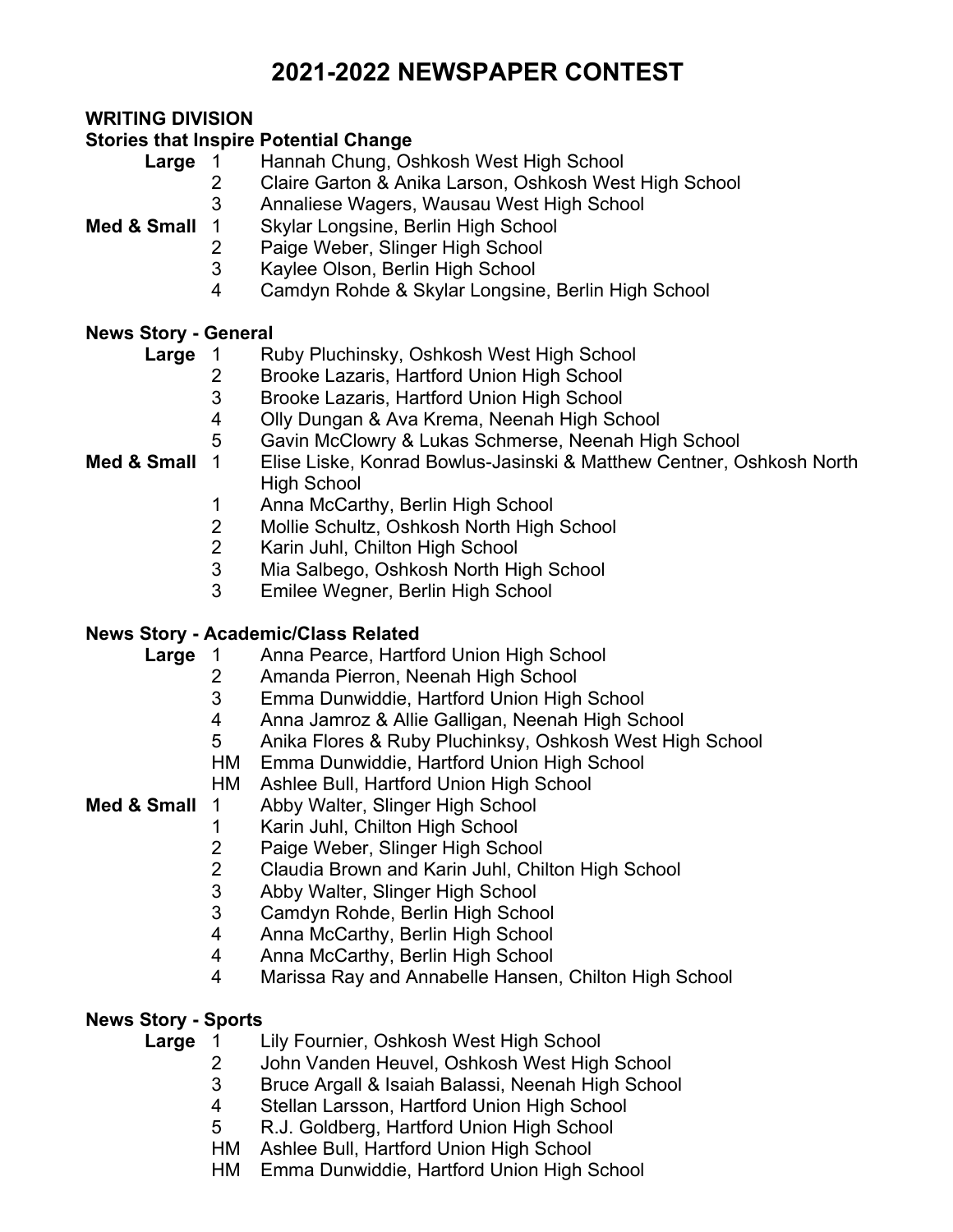# **News Story – Sports (continued)**

- **Med & Small** 1 Maddy Kresal, Berlin High School
	- Mia Simon, Berlin High School
	- Mia Salbego, Oshkosh North High School
	- Jeramiah Housworth, Oshkosh North High School
	- Mia Simon, Berlin High School
	- HM Anna McCarthy, Berlin High School
	- HM Camdyn Rohde, Berlin High School

## **Feature Story – Entertaining**

- Large 1 Hannah Chung, Oshkosh West High School
	- Will Ranger, Neenah High School
	- Anna Pearce, Hartford Union High School
	- Braiden Blank, Neenah High School
- **Med & Small** 1 Karin Juhl and Hale Miron, Chilton High School
	- Skylar Longsine, Berlin High School
	- Camdyn Rohde, Berlin High School

# **Feature Story - Personality Profile**

- Large 1 Ashlee Bull, Hartford Union High School
	- Ashlee Bull, Hartford Union High School
	- Olly Dungan, Neenah High School
	- Chloe LeMoine, Hartford Union High School
	- Ava Krema & Maddie Keeley, Neenah High School
	- HM Gaohli Lor & PaHoua Lor, Wausau West High School
- **Med & Small** 1 Max Yanacek, Oshkosh North High School
	- Kaylee Olson, Berlin High School
	- Konrad Bowlus-Jasinski, Oshkosh North High School
	- Anna McCarthy, Berlin High School
	- Maddy Kresal, Berlin High School

# **Feature Story - News Based**

- **Large** 1 Ashlyn Jacobs, Neenah High School
	- Bailey Staerkel, Oshkosh West High School
	- Maddie Keeley, Neenah High School
	- Ashlee Bull, Hartford Union High School
	- Nash Merklein, Hartford Union High School

**Med & Small** 1 Mia Simon, Berlin High School

- Karin Juhl, Chilton High School
- Konrad Bowlus-Jasinski, Oshkosh North High School

# **Feature Story - Sports**

 **Large** 1 Samantha Sotola, Hartford Union High School

- Rebecca Stoeckmann, Hartford Union High School
- Rebecca Stoeckmann, Hartford Union High School
- Brooke Lazaris, Hartford Union High School
- Brooke Lazaris, Hartford Union High School
- Rebecca Stoeckmann, Hartford Union High School
- Brooke Lazaris, Hartford Union High School
- Anna Jamroz & Allie Galligan, Neenah High School
- Morgan Reitz, Oshkosh West High School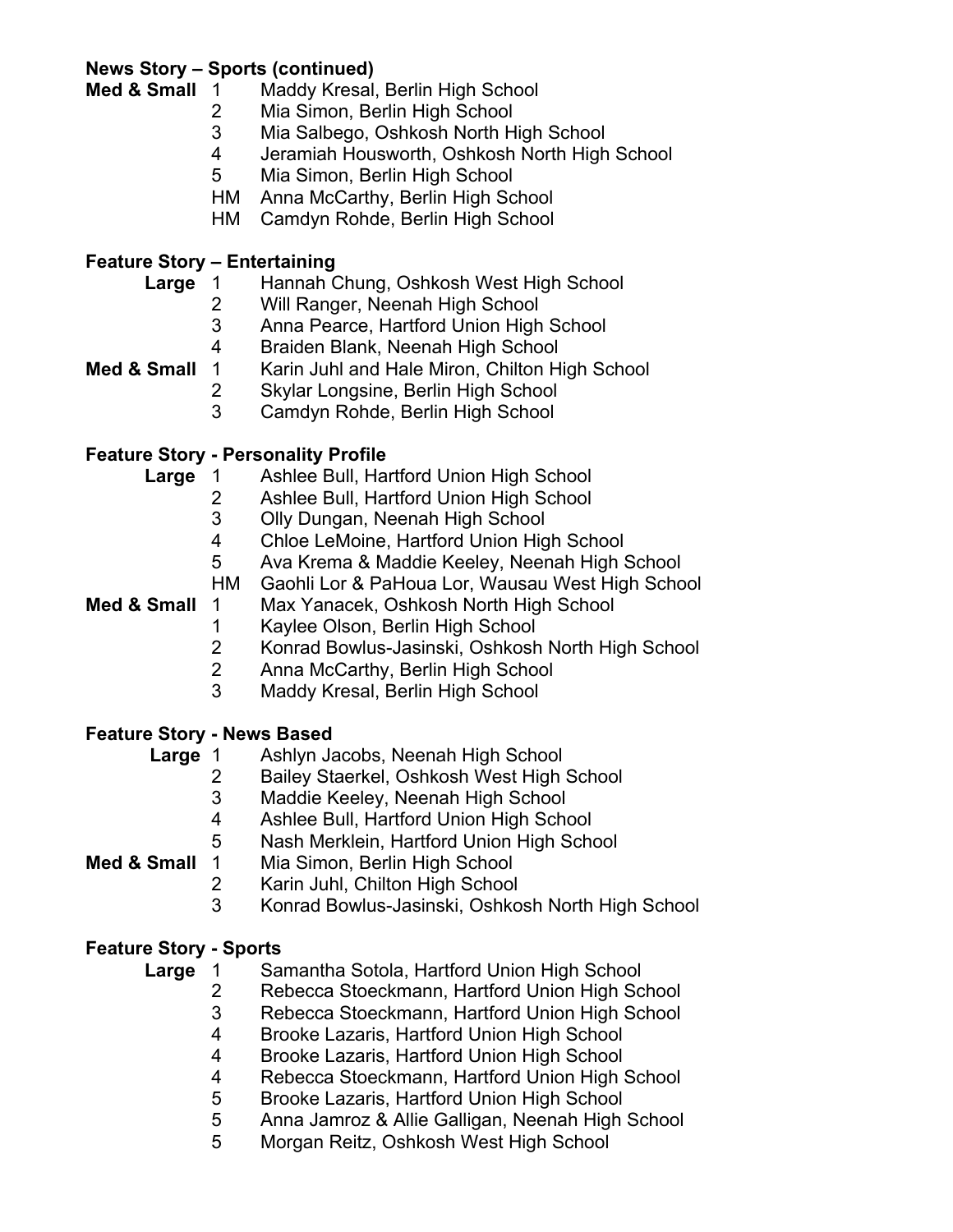# **Feature Story – Sports (continued)**

- Abby Walter, Slinger High School
- 1 Emma Wagner, Chilton High School<br>2 Jeramiah Housworth, Oshkosh North
- Jeramiah Housworth, Oshkosh North High School
- 2 Maddy Kresal, Berlin High School
- 3 Jeramiah Housworth, Oshkosh North High School
- 3 Maddy Kresal, Berlin High School

### **Editorial**

| Large         |   | Ashlyn Jacobs, Neenah High School                                  |  |  |  |
|---------------|---|--------------------------------------------------------------------|--|--|--|
|               |   | Emma Dunwiddie, Ashlee Bull & Stellan Larsson, Hartford Union High |  |  |  |
|               |   | School                                                             |  |  |  |
| Med & Small 1 |   | Elyse Osterberg, Berlin High School                                |  |  |  |
|               |   | Anna McCarthy, Berlin High School                                  |  |  |  |
|               | 3 | Celeste Conigliaro, Slinger High School                            |  |  |  |
|               | 4 | Anna McCarthy, Berlin High School                                  |  |  |  |
|               |   |                                                                    |  |  |  |

# **Column - Humorous**

| Large       |    | Nia-Lynn Walker, Oshkosh West High School |
|-------------|----|-------------------------------------------|
|             |    | Olly Dungan, Neenah High School           |
|             | 3  | Gavin McClowry, Neenah High School        |
|             | 4  | Caleb Youngwerth, Neenah High School      |
| Med & Small | 1. | Max Yanacek, Oshkosh North High School    |
|             |    |                                           |

#### **Column – Serious**

| Large<br>Med & Small | $\mathbf 1$<br>$\overline{2}$<br>3<br>4<br>5<br>HМ<br>НM<br>1<br>$\mathbf{2}$ | Helen Wilson, Hartford Union High School<br>Evan Giordano, Oshkosh West High School<br>Emma Dunwiddie, Hartford Union High School<br>Jonathan Brown, Hartford Union High School<br>Vincent Hesprich, Hartford Union High School<br>Sydney Gifford, Hartford Union High School<br>Helen Wilson, Hartford Union High School<br>Matt Centner, Oshkosh North High School<br>Kalynn Willis, Slinger High School |
|----------------------|-------------------------------------------------------------------------------|------------------------------------------------------------------------------------------------------------------------------------------------------------------------------------------------------------------------------------------------------------------------------------------------------------------------------------------------------------------------------------------------------------|
|                      | 3                                                                             | Mia Salbego, Oshkosh North High School                                                                                                                                                                                                                                                                                                                                                                     |
| Column – Sports      |                                                                               |                                                                                                                                                                                                                                                                                                                                                                                                            |
| <b>Large</b> 1       | 2<br>3<br>4                                                                   | Bruce Argall, Neenah High School<br>Isaiah Balassi & Chevalier "Ice" Emery, Neenah High School<br>Max Carlin, Oshkosh West High School<br>Sydney Gifford, Hartford Union High School                                                                                                                                                                                                                       |
| <b>Review</b>        |                                                                               |                                                                                                                                                                                                                                                                                                                                                                                                            |
| <b>Large</b> 1       | 2<br>3<br>4<br>5<br>HM<br>НM                                                  | Bailey Staerkel, Oshkosh West High School<br>Len Kloss & Ethan Rutz, Oshkosh West High School<br>Jack Ecke, Wausau West High School<br>Addison Isely, Oshkosh West High School<br>Erin Fox, Oshkosh West High School<br>Stellan Larsson, Hartford Union High School<br>Frank Whiting, Neenah High School                                                                                                   |

**Med & Small** 1 Sam Meine, Oshkosh North High School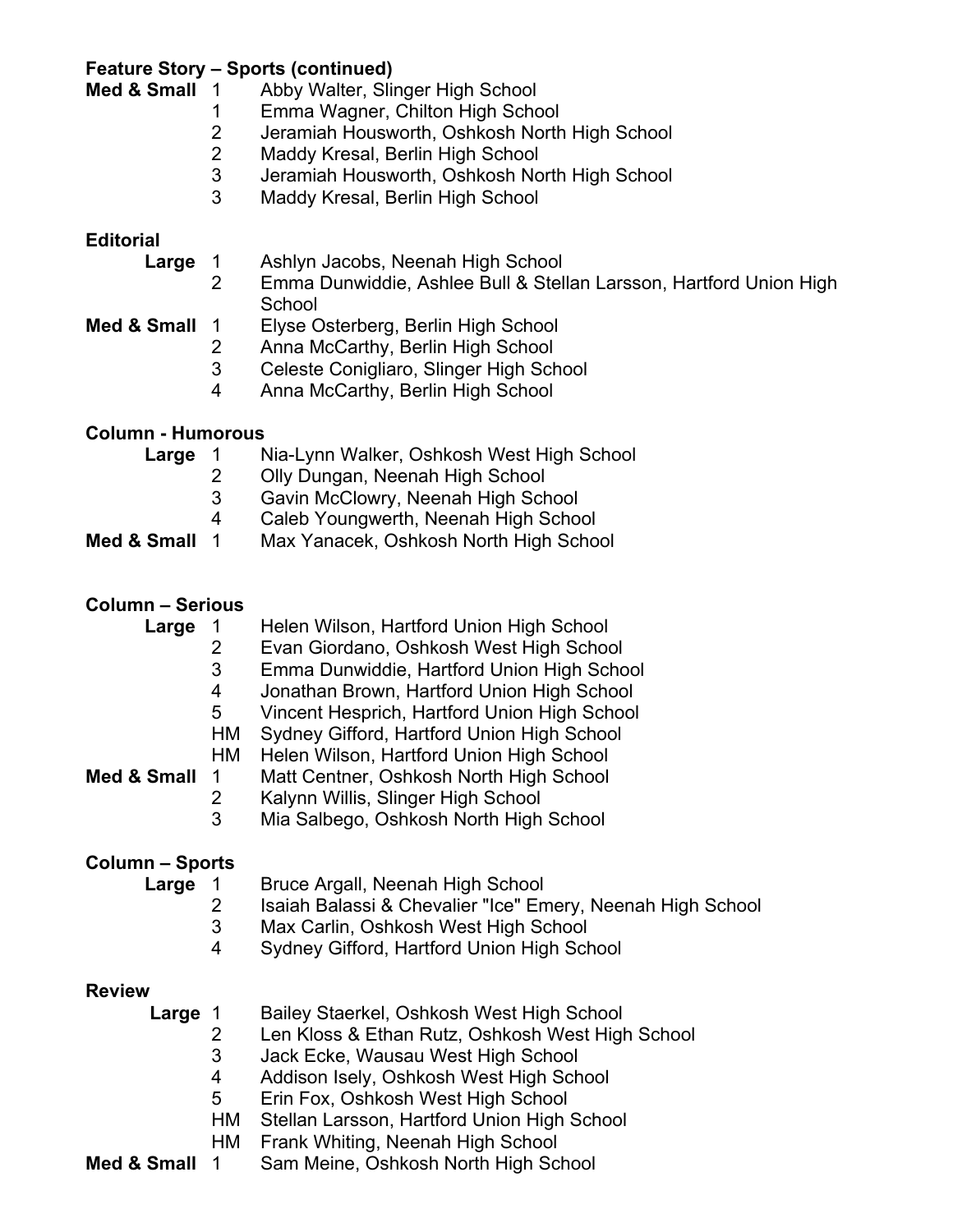# **In-Depth Reporting I**

- **Nash Merklein, Hartford Union High School** 
	- 2 Gaohli Lor & PaHoua Lor, Wausau West High School<br>3 Emma Dunwiddie, Hartford Union High School
	- 3 Emma Dunwiddie, Hartford Union High School
	- 4 Frank Whiting & Cole Tauscher, Neenah High School
	- 5 Braiden Blank, Caleb Youngwerth, & Adriana Laughrin, Neenah High **School**
- **Med & Small** 1 Maddy Kresal, Berlin High School
	- 2 Skylar Longsine, Berlin High School

# **In-Depth Reporting II**

| Large       |   | Abby Furcy, Oshkosh West High School                                          |
|-------------|---|-------------------------------------------------------------------------------|
|             |   | Abby Furcy, Oshkosh West High School                                          |
|             | 3 | Elaina Plankey, Ashlyn Jacobs & Robert Barthell, Neenah High School           |
|             | 4 | Abby Furcy, Oshkosh West High School                                          |
|             | 5 | Bruce Argall, Elaina Plankey, Ashlyn Jacobs & Abi Wise, Neenah High<br>School |
| Med & Small |   | Camdyn Rohde, Mia Simon & Elyse Osterberg, Berlin High School                 |
|             |   |                                                                               |
|             |   |                                                                               |

| <b>DESIGN DIVISION</b><br><b>Advertisements</b> |    |                                                      |
|-------------------------------------------------|----|------------------------------------------------------|
| Large                                           |    | Ashlyn Jacobs, Neenah High School                    |
|                                                 |    | No Winner                                            |
|                                                 | 3  | Abi Wise, Neenah High School                         |
|                                                 | 4  | Maggie Phillips & Allison Kelley, Neenah High School |
| Med & Small                                     | -1 | Anna McCarthy, Berlin High School                    |
|                                                 |    | Mia Simon, Berlin High School                        |

#### **Editorial Cartoons**

| Large<br>Med & Small                        | 1<br>2<br>3<br>4<br>1<br>2 | Allison Kelley, Oshkosh West High School<br>Liz Oakland, Neenah High School<br>Nash Merklein, Hartford Union High School<br>Abi Wise, Neenah High School<br>Mia Simon, Berlin High School<br>Mia Simon, Berlin High School |
|---------------------------------------------|----------------------------|----------------------------------------------------------------------------------------------------------------------------------------------------------------------------------------------------------------------------|
| <b>Comic Strips</b><br>Large<br>Med & Small | $\overline{1}$<br>- 1      | Kylie Kodrich, Wausau West High School<br>Annabelle Hansen, Chilton High School                                                                                                                                            |
| <b>Illustration</b><br>Large<br>Med & Small | 1<br>2<br>3<br>HM<br>4     | Allison Kelley, Oshkosh West High School<br>Allison Kelley, Oshkosh West High School<br>Allison Kelley, Oshkosh West High School<br>Abi Wise, Neenah High School<br>Max Yanacek, Oshkosh North High School                 |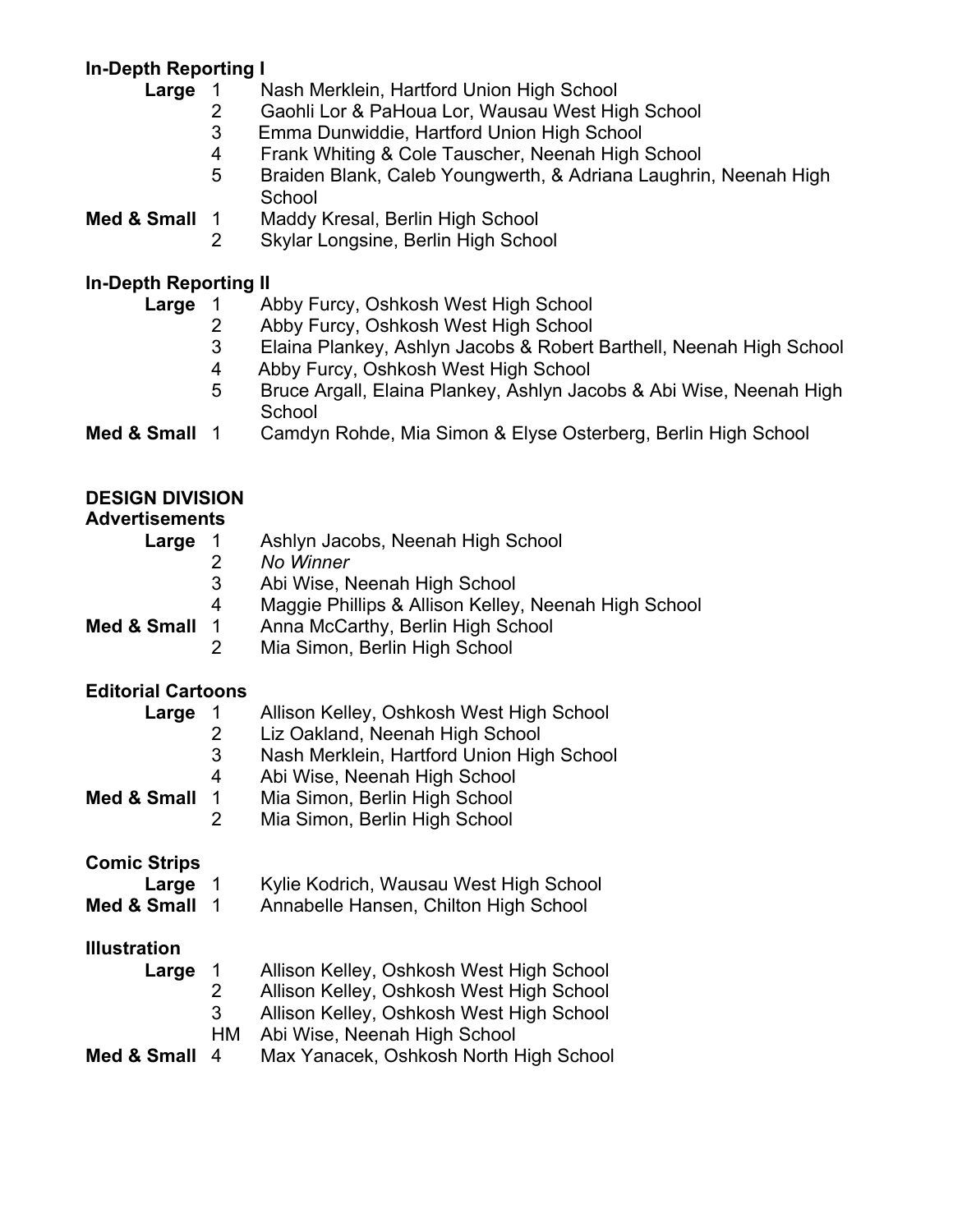# **Page Design Layout**

| 1<br>2<br>3<br>4<br>5<br>HM<br>HM            | Kirsi Hill, Wausau West High School<br>Kirsi Hill, Wausau West High School<br>Nash Merklein, Hartford Union High School<br>Ashlee Bull, Hartford Union High School<br>Jon Brown, Hartford Union High School<br>Samantha Sotola, Hartford Union High School<br>Helen Wilson, Hartford Union High School                      |
|----------------------------------------------|-----------------------------------------------------------------------------------------------------------------------------------------------------------------------------------------------------------------------------------------------------------------------------------------------------------------------------|
| <b>Photo Illustration</b><br>1               | Robert Barthell, Neenah High School                                                                                                                                                                                                                                                                                         |
| 1<br>2                                       | Emlyn Swardenski, Neenah High School<br>Ashlyn Jacobs, Neenah High School                                                                                                                                                                                                                                                   |
| 1<br>2<br>3<br>4<br>5<br>1<br>$\overline{2}$ | Ashlyn Jacobs, Neenah High School<br>Anna Pearce, Hartford Union High School<br>Emma Dunwiddie, Hartford Union High School<br>Annaliese Wagers, Wausau West High School<br>Lauren Sturgell, Neenah High School<br>Camdyn Rohde, Berlin High School<br>Anna McCarthy, Berlin High School<br>Kaylee Olson, Berlin High School |
|                                              | 3                                                                                                                                                                                                                                                                                                                           |

# **PHOTOGRAPHY DIVISION**

| <b>News Photo</b>    |                   |                                                                                 |
|----------------------|-------------------|---------------------------------------------------------------------------------|
| Large                | $\mathbf{1}$<br>2 | Nash Merklein, Hartford Union High School<br>Alex Yang, Wausau West High School |
|                      | 3                 | Nash Merklein, Hartford Union High School                                       |
|                      | 4                 |                                                                                 |
| Med & Small          | $\mathbf 1$       | Owen Holecko, Neenah High School<br>Alexis Holovack, Oshkosh North High School  |
| <b>Sports Photo</b>  |                   |                                                                                 |
| Large                | $\mathbf{1}$      | Rebecca Stoeckmann, Hartford Union High School                                  |
|                      | 2                 | Brooke Lazaris, Hartford Union High School                                      |
|                      | 3                 | Alex Yang, Wausau West High School                                              |
|                      | 4                 | Brooke Lazaris, Hartford Union High School                                      |
| Med & Small          | $\mathbf 1$       | Kaylee Olson, Berlin High School                                                |
| <b>Feature Photo</b> |                   |                                                                                 |
| Large                | 1                 | Alex Yang, Wausau West High School                                              |
|                      | 2                 | Kyra Lynch, Hartford Union High School                                          |
|                      | 3                 | Will Ranger, Neenah High School                                                 |
|                      | 4                 | Jonathan Brown, Hartford Union High School                                      |
|                      | 5                 | Adriana Laughrin, Neenah High School                                            |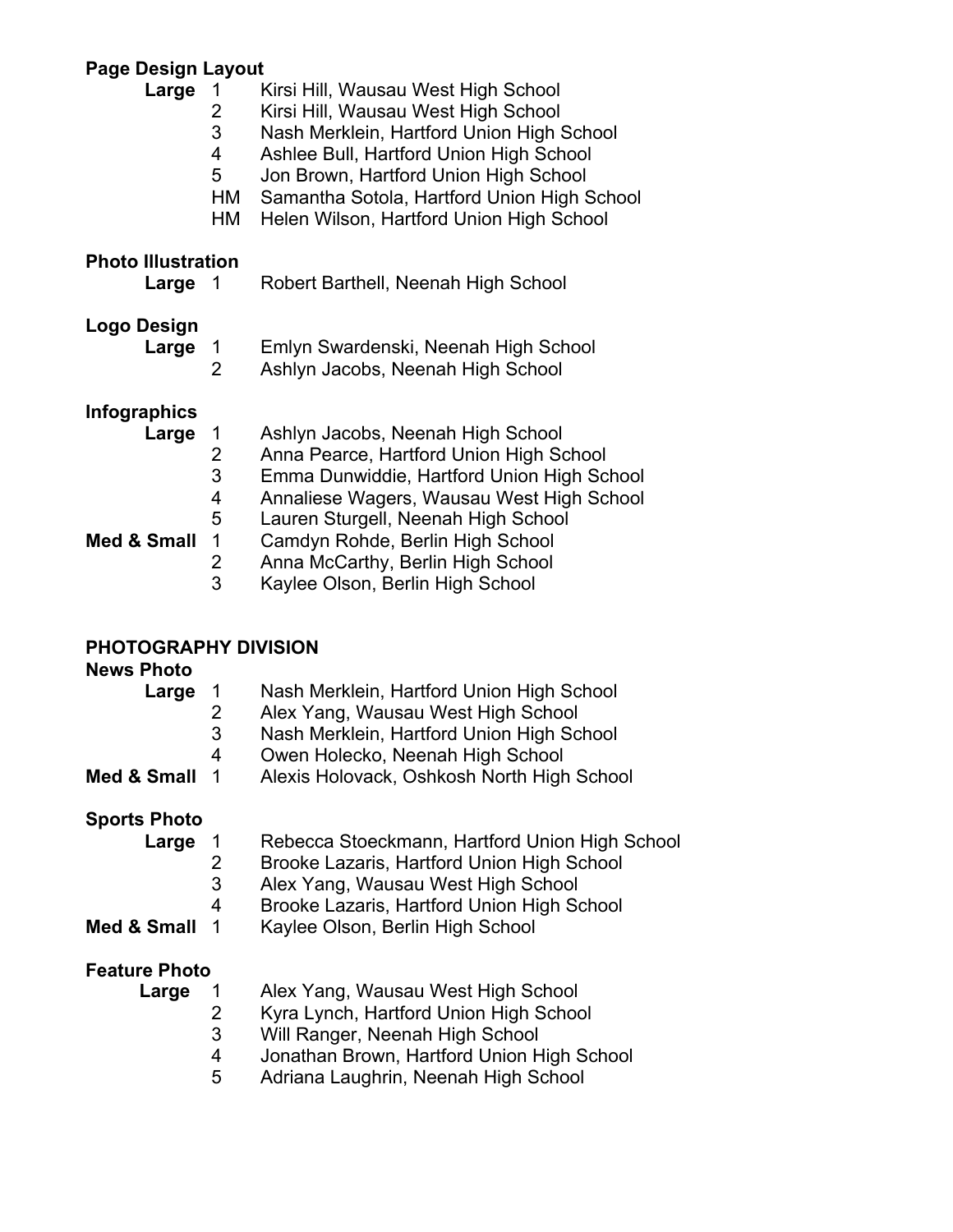# **Essay and Series Photo**

| Large<br>1<br>2<br>3<br>Med & Small<br>1<br>$\overline{c}$<br>3 | Ashlyn Jacobs, Neenah High School<br>Claire Garton & Shua Thor, Oshkosh West High School<br>Lauren Sturgell, Neenah High School<br>Annabelle Hansen and Marissa Ray, Chilton High School<br>Kaylee Olson, Berlin High School<br>Kaylee Olson, Berlin High School |
|-----------------------------------------------------------------|------------------------------------------------------------------------------------------------------------------------------------------------------------------------------------------------------------------------------------------------------------------|
| <b>Open Photo</b><br>Large<br>1<br>$\overline{2}$<br>3          | Ava Krema, Neenah High School<br>Alex Yang, Wausau West High School<br>Alex Yang, Wausau West High School                                                                                                                                                        |
| Writing                                                         | <b>WEBSITE AND ONLINE DIVISION</b>                                                                                                                                                                                                                               |
| Large<br>$\overline{1}$<br>3                                    | George Eastman-Kiesow & Bruce Argall, Neenah High School<br>2<br>Caleb Youngwerth & Braiden Blank, Neenah High School<br>Owen Holecko & Nate Jahner, Neenah High School                                                                                          |
| <b>Photographs/Graphics</b><br>Large<br>$\mathbf{1}$            | Owen Holecko & Nate Jahner, Neenah High School                                                                                                                                                                                                                   |
| $\overline{2}$                                                  | Adriana Laughrin & Gavin McClowry, Neenah High School                                                                                                                                                                                                            |
| <b>Site Design</b><br>Large<br>$\mathbf{1}$                     | Satellite Staff, Neenah High School<br>$\overline{2}$<br>Cora Pizon, Hunter Willis & Max Carlin, Oshkosh West High School                                                                                                                                        |
| <b>Social Media</b><br>Large<br>$\mathbf{1}$<br>1               | Twitter -- Satellite Staff, Neenah High School<br>Instagram -- Lauren Sturgell, Neenah High School                                                                                                                                                               |
| <b>Multimedia</b><br>$\mathbf{1}$<br>Large<br>$\frac{2}{3}$     | Robert Barthell, Owen Holecko, Elaina Plankey, & Lauren Sturgell,<br>Neenah High School<br>Ashlyn Jacobs, Christian Kriegl, Elaina Plankey, Neenah High School<br>Abby Furcy, Oshkosh West High School                                                           |
| <b>News Video</b><br>Large<br>$\overline{1}$                    | Robert Barthell, Neenah High School                                                                                                                                                                                                                              |
| <b>Features Video</b><br>Large<br>$\mathbf{1}$<br>3<br>4        | Robert Barthell, Neenah High School<br>$\overline{2}$<br>Cora Pizon, Oshkosh West High School<br>Robert Barthell, Neenah High School<br>Cora Pizon, Oshkosh West High School                                                                                     |
| Q & A                                                           |                                                                                                                                                                                                                                                                  |

 **Large** 1 Ashlyn Jacobs, Neenah High School 2 Robert Barthell, Neenah High School 3 Olly Dungan, Neenah High School